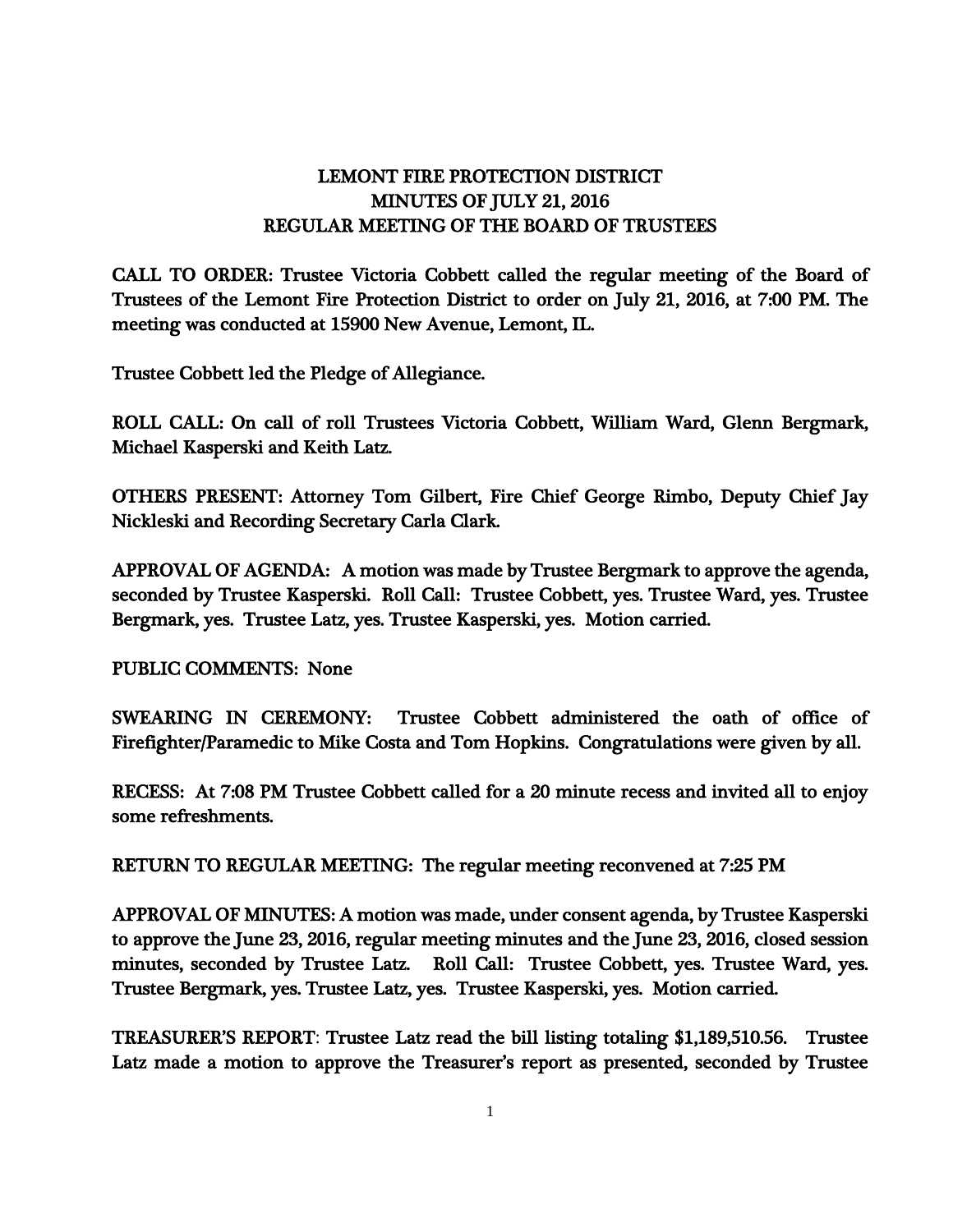Bergmark. Roll Call: Trustee Cobbett, yes. Trustee Ward, yes. Trustee Bergmark, yes. Trustee Latz, yes. Trustee Kasperski, yes. Motion carried.

## COMMUNICATIONS FROM THE BOARD: None

## ATTORNEY REPORT: None

CHIEF'S REPORT: Deputy Chief Nickleski updated the Board on apparatus, training and the various meetings he attended since last meeting. He stated we responded to 246 calls in June which is an 18.5% decrease over June, 2015. Deputy Chief Nickleski stated that employees logged in 1039.5 hours of training for the month of June. He informed the Board we began using our Firehouse Medic program on June 1, 2016.

Chief Rimbo informed the Board we were awarded a FEMA Grant, submitted by Jeff Hawthorne, in the amount of \$36,364.00 to sprinkler Station 3. Our final inspection on the ladder truck is scheduled on August 4-5, 2016, himself and four committee members will be present. The Board wanted the entire truck committee to be present and directed Chief Rimbo to make the arrangements. He reminded the Board that we are preparing to begin our health insurance renewal process and wanted to know if Trustee Kasperski would remain as the representative for the Board. The Board agreed that Trustee Kasperski will remain on the health insurance committee.

## OLD BUSINESS: None

NEW BUSINESS: Deputy Chief Nickleski explained how our original plan to equip Engine 941 with all of the dive equipment is not working out the way we expected. We are running out of room for storage on the Engine. He reviewed some of the options under consideration with Lt. John Truffa, Dive Coordinator. They feel the best option and most fiscally responsible is to purchase a Ford Transit van for the Dive Team. He explained that these vans were listed on the state purchase list for 2016, which is expired. He reached out to Currie Motors who had a 2016 Ford Transit van that met all of our specifications on his lot and was willing to reduce his price to match what the state purchase price was. A discussion followed. Deputy Chief Nickleski also stated that should the Board agree to the purchase the van, a second purchase order to provide the lighting package is also on the agenda this evening. A motion was made by Trustee Kasperski to approve the purchase of a 2016 Ford Transit-350 base, high roof HD extended length cargo van at a cost of \$35,997.00 and approve the lighting package to be installed by Police Department Services at a cost of \$3,630.50, seconded Trustee Bergmark. Roll Call: Trustee Cobbett, yes. Trustee Ward, yes. Trustee Bergmark, yes. Trustee Latz, yes. Trustee Kasperski, yes. Motion carried.

CLOSED SESSION: A motion was made by Trustee Kasperski to enter closed session at 7:50PM to discuss probable or pending litigation, collective negotiations for one or more classes of employees, and the appointment, employment, compensation, performance or